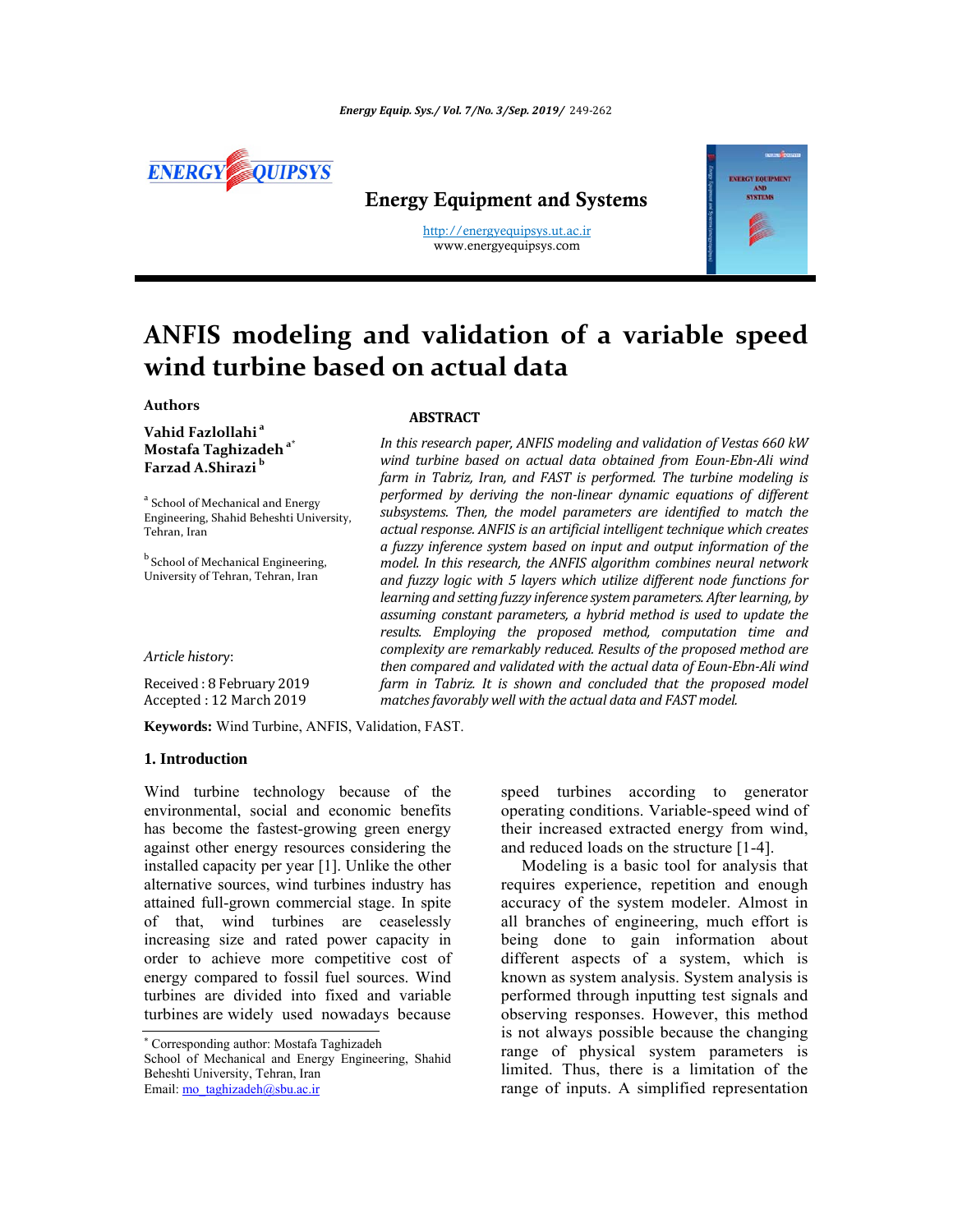of the system is the solution which is called system model.

A plethora of methods has been used to model variable speed wind turbines. Velastimir et al. [5] utilized a model combined with a stochastic wind model for simulation purposes. Aamer and Xiaodong [6] proposed a hybrid intelligent learning based adaptive neuro-fuzzy inference system (ANFIS) for online estimation of effective wind speed from instantaneous values of wind turbine tip speed ratio (TSR), rotor speed and mechanical power. Singh [7] presented manufacturer-specific models of wind turbines for use in wind power interconnection studies. While they are detailed and accurate, their usage is limited to the terms of the non-disclosure agreement, thus stifling model sharing. The primary objective of the work proposed was to develop universal manufacturer-independent wind power plant models that can be shared, used, and improved without any restrictions by project developers, manufacturers, and engineers. Sahasakkul [8] focused on three important topics: (i) development of the combined offshore wind turbine system model with the 13.2 MW wind turbine, a floating semi-submersible platform, and a mooring system; (ii) the entire procedure involved in modeling and analyzing firstorder hydrodynamics using two codes, Multi Surf and WAMIT; and (iii) assembling of the integrated aero-hydro-servo-elastic model considering hydrodynamics in order to verify the steady-state and stochastic response of the integrated wind turbine system. Manyonge et al. [9] proposed a mathematical model of wind turbine. A mathematical model is essential in understanding the behavior of the wind turbine over its region of operation because it allows for the development of comprehensive control algorithms that aid in optimal operation of a wind turbine. Modeling enables control of wind turbine's performance. This paper attempts to address part or whole of these general objectives of wind turbine modeling through examination of power coefficient parameter. Rolan et al. [10] analyzed a typical configuration of a Wind Turbine Generator System (WTGS)

equipped with a Variable Speed Generator. Moreover, the concept of the Maximum Power Point Tracking (MPPT) has been presented in terms of the adjustment of the generator rotor speed according to instantaneous wind speed. Junyent-Ferré et al. [11] presented the modeling of wind turbine generator systems and the model of a doubly fed induction generator, along with the corresponding converter, crow bar protection electrical grid is described. Sanchez and Medina [12] represented three principal parts (blades, gearbox, and generator) by using the bond-graph methodology. Then, they are combined together in order to simulate the complete system. The complete aerodynamic model is simulated and validated using real data provided in the open literature (blade profile and gearbox parameters for a 750 kW wind turbine).

As mentioned above, ANFIS modeling of Vestas 660 kW wind turbine is done based on actual data obtained from Eoun-Ebn-Ali wind farm in Tabriz, Iran. ANFIS has a combination of fuzzy systems and neural networks advantages which uses fuzzy theory for presenting knowledge and employs the capability of learning from a neural network to optimize the parameters [13-19].

The structure of this paper is as follows. In section 2, the wind turbine performance is discussed. In section 3, a model of the wind turbine is presented. Model validation with actual data is done in section 4. ANFIS modeling is discussed in section 5. Finally, the last section shows the conclusion.

### **Nomenclature**

 $A$  Area (m<sup>2</sup>) B Shaft damping coefficient  $(Nm.s.rad^{-1})$  $C_D$  $C_P$  Power coefficient<br> $F_T$  Thrust force (N) Thrust force (N)  $J_{gen}$  Generator shaft moment of inertia  $\text{(kgm}^2)$  $J_r$  $r$  Rotor shaft moment of inertia (kgm<sup>2</sup>)  $K_s$  Shaft stiffness coefficient (N.mrad<sup>-1</sup>)<br> $N_{near}$  Gearbox gear ratio Gearbox gear ratio P Power (kW)  $P_a$  Aerodynamic power (kW)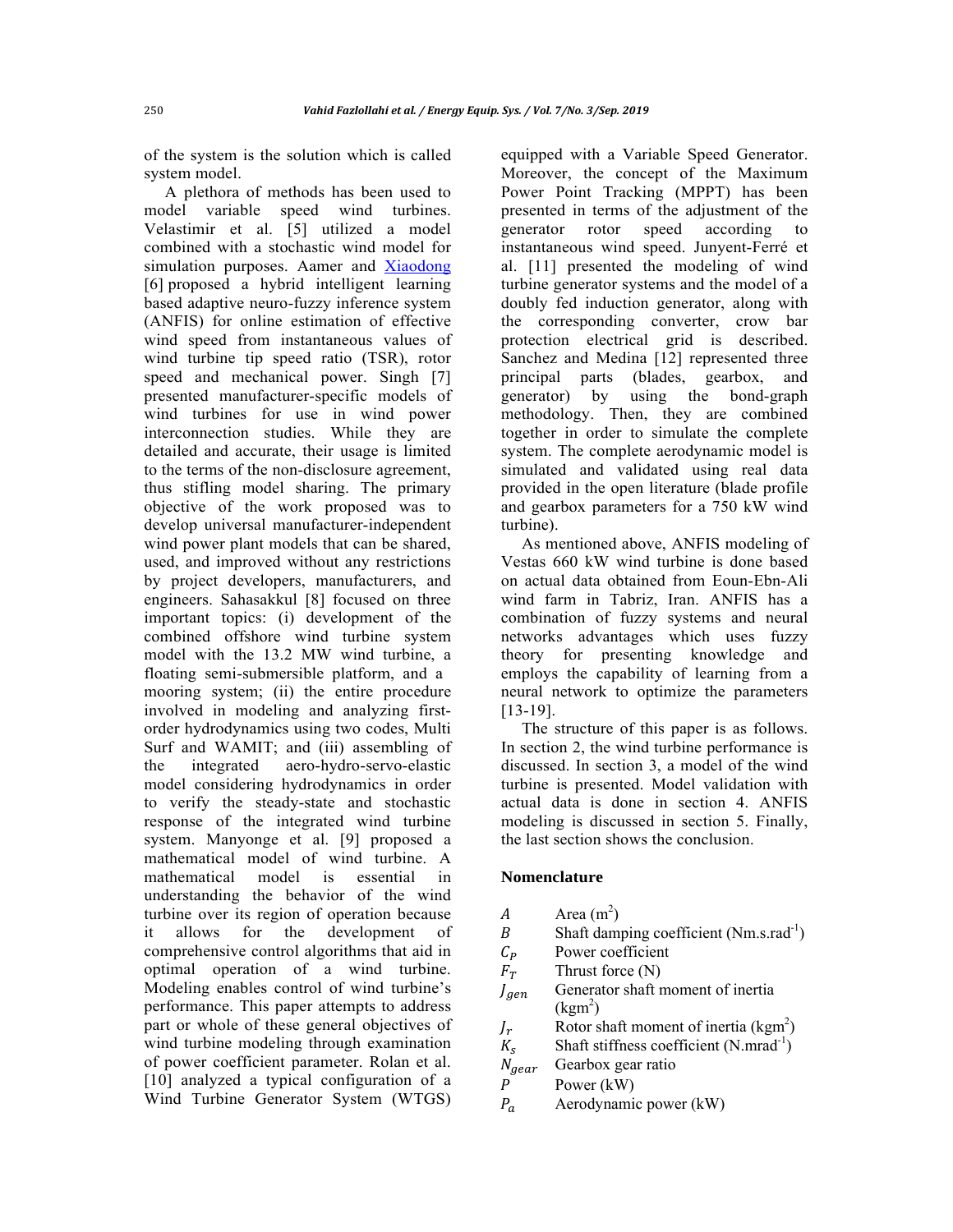| $T_a$           | Aerodynamic torque (Nm)                          |
|-----------------|--------------------------------------------------|
| $T_{gen}$       | Generator torque (Nm)                            |
| T <sub>1</sub>  | Applied torque to the low-speed shaft            |
|                 | (Nm)                                             |
|                 |                                                  |
| $T_h$           | Applied torque to the high-speed shaft           |
|                 | (Nm)                                             |
| $V_N$           | Rated wind speed $(ms^{-1})$                     |
| $V_{\alpha}$    | Wind speed proportion to the Rated               |
|                 | power $(ms^{-1})$                                |
| $V_{wind}$      | Wind speed $(ms^{-1})$                           |
| β               | Pitch angle (deg)                                |
| $\beta_{opt}$   | Optimum pitch angle (deg)                        |
| ε               | Rotor angular speed error $(rads^{-1})$          |
| λ               | Blade tip speed ratio                            |
| $\lambda_{opt}$ | Optimum blade tip speed ratio                    |
| $\omega_r$      | Rotor angular velocity (rads <sup>-1</sup> )     |
| $\omega_{gen}$  | Generator angular velocity (rads <sup>-1</sup> ) |

# **2. Wind turbine performance**

Wind turbines supply required power for generating electricity by converting wind kinetic energy to torque. The amount of energy that is absorbed by blades, depends on the area of rotor, air density, blades design, and wind speed.

$$
P_{wind} = \frac{1}{2} \rho A V_{wind}^3 \tag{1}
$$

$$
P_a = C_P P_{wind} \tag{2}
$$

When wind blows in the turbine blades with sufficient speed, blades move and cause lowspeed shaft rotation. This shaft is connected to a gearbox to increase rotational speed. When high-speed shaft reaches rated speed of generator, it drives the generator and electrical energy is produced [20-22].

Typically, to explain the performance of wind turbines, non-dimensional characteristic curves can be used to indicate the actual performance of the wind turbine in different operating conditions. These curves are described as below.

# 2.1.  $C_P - \lambda$  Performance curve

A common method to show the performance of wind turbines is the dimensionless curve of power coefficient-blade tip speed ratio. In variable speed wind turbines the maximum amount of power coefficient is approximately equal to 0.48 which is obtained at blade tip speed ratio of 8.1. Mentioned value is lower than the value determined by Betz (maximum possible extracting energy from wind by turbine) [23]. One the reason for this difference is the reduction of power coefficient in actual values, which occurs at blades. Nevertheless, reaching Betz value is rarely possible since blades design cannot be flawless and perfectly accurate [24, 25]. In Fig. 1, this curve is depicted for a three-blade wind turbine.

Figure 2 shows the 2D diagram of  $C_P(\lambda, \beta)$ .

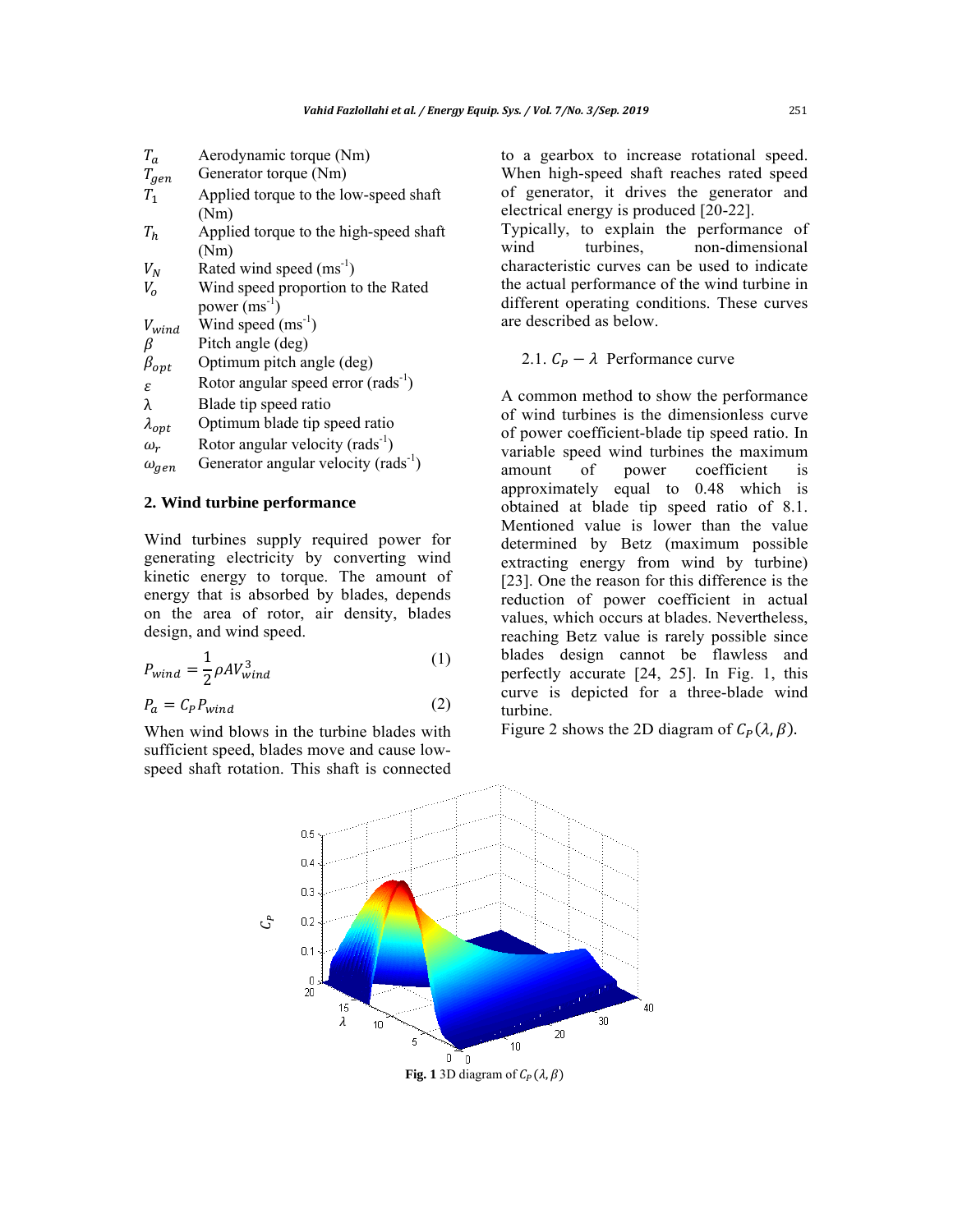

**Fig. 2** 2D diagram of  $C_p(\lambda, \beta)$ 

2.2. Variable speed wind turbine performance regions

Performance regions of variable speed wind turbines are shown in Fig. 3. Variable speed wind turbine performance regions are shown in Fig. 3. Accordingly, wind turbines consist of three different regions.

Region  $1 -$  in this region because of the cost considerations turbine is not working.

Region  $2 -$  in this region torque controller is activated to control generator torque for extracting maximum energy of the wind.

Region 3 – in this region, when speed and power of the turbine reach its rated values, pitch angle control is activated in order to speed of the generator is fixed by increasing pitch angle, which prevents any exceeding from its rated power. Therefore, the output

power and generator speed of the turbine are kept constant at their rated values [26].

#### **3. Wind turbine modeling**

The process of creating a model is not linear. It passes consequent steps to prepare an improved progressing model and several simplifying assumptions are considered in these steps. General assumptions considered in this study are as follows.

General assumptions:

- Nonlinear modeling is considered and no linearization is performed in subsystems.
- Wind turbine blades assumed perpendicular to the wind direction.
- The phenomenon of wind shear ignored.



 **Fig. 3** wind turbines performance regions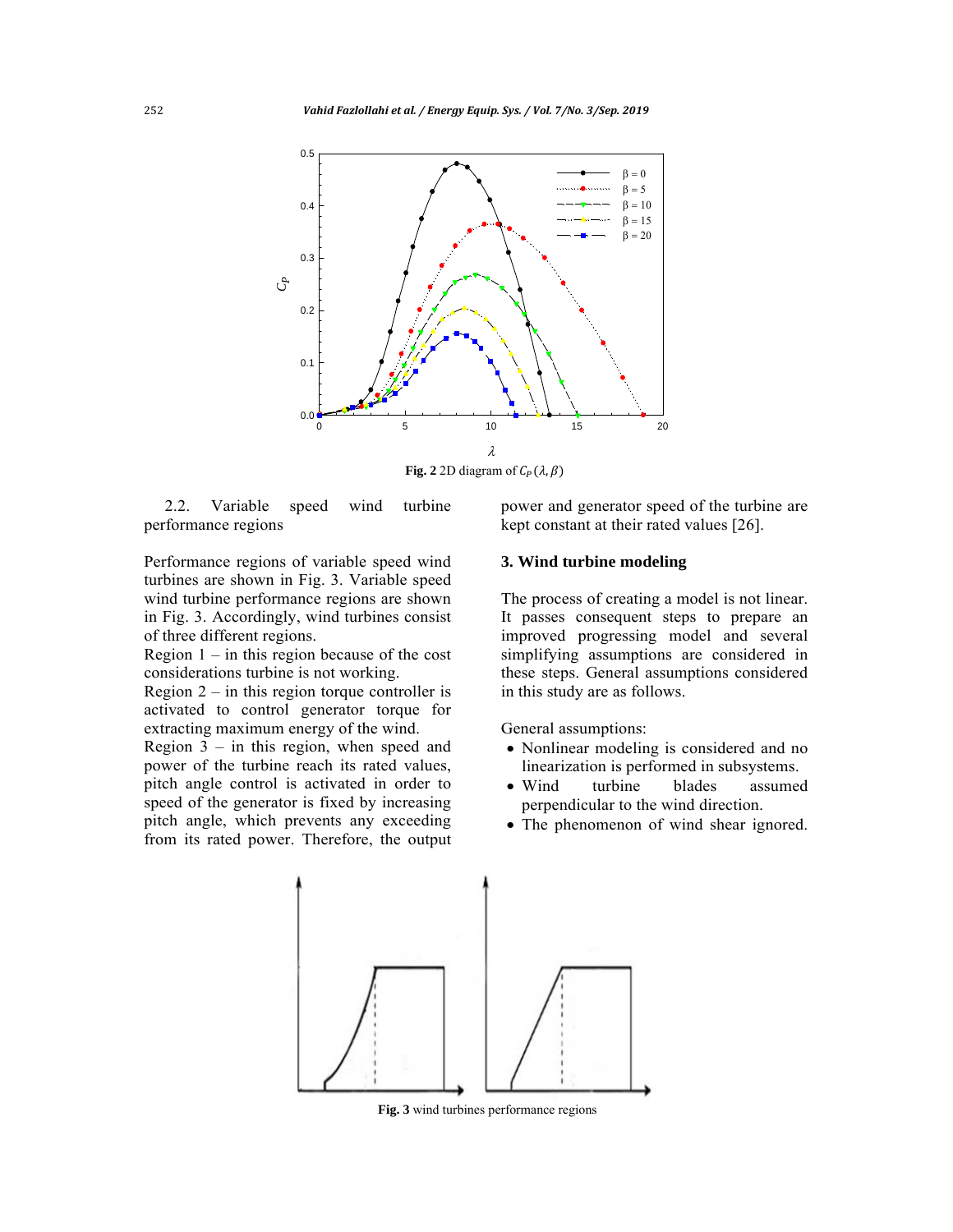In this paper, the variable speed wind turbine divided to aerodynamic, drive train, electrical and pitch angle actuator subsystems. In the following, modeling of the aerodynamic subsystem is explained. Equation (3) shows the available power in the wind. It can be inferred from Eq.(4) that power coefficient is a function of tip-speed ratio and pitch angle.

$$
P_{wind} = \frac{1}{2} \rho A V_{wind}^3 \tag{3}
$$

$$
C_P(\lambda, \beta) = \frac{P_a}{P_{wind}} \tag{4}
$$

In Eq. (5) the absorbed aerodynamic power by the rotor is shown. Based on this equation it is obvious that aerodynamic power of turbine has relationship with wind speed powered by 3.

$$
P_a = \frac{1}{2} \rho \pi R^2 C_P(\lambda, \beta) V_{wind}^3 \tag{5}
$$

The relation between power and aerodynamic torque is stated in Eq. (6).

$$
P_a = T_a \omega_r \tag{6}
$$

$$
F_T = \frac{\rho \pi R^2}{2} C_T \left(\frac{\omega_r R}{V_{wind}}, \beta\right) V_{wind}^2 \tag{7}
$$

$$
T_a = \frac{\rho \pi R^3}{2} C_Q \left(\frac{\omega_r R}{V_{wind}}, \beta\right) V_{wind}^2 \tag{8}
$$

In Eq. (8), torque coefficient is obtained by  $Eq.(9)$ .

$$
C_Q(\lambda, \beta) = \frac{C_P(\lambda, \beta)}{\lambda} \tag{9}
$$

In this section, the modeling of drive train subsystem is provided. In order to model drive train, the dynamic of low-speed shaft is obtained by Eq. (10).

$$
J_r \frac{d^2}{dt^2} \theta_r = T_a - T_1 - \frac{d}{dt} \theta_r \tag{10}
$$

Also, the dynamic of the high speed shaft is calculated by Eq. (11).

$$
J_{gen} \frac{d^2}{dt^2} \theta_{gen} = T_h - T_{gen} - \frac{d}{dt} \theta_{gen}
$$
 (11)

Then, the gearbox is modeled as a gear ratio in Eq. (12).

$$
T_h = \frac{T_1}{N_{gear}}\tag{12}
$$

Torsion of drive train subsystem is modeled by a torsional spring and damping coefficient.

$$
T_1 = K_s \delta \theta + B \frac{d}{dt} \delta \theta \tag{13}
$$

$$
\delta\theta = \theta_r - \frac{\theta_{gen}}{N_{gear}} \tag{14}
$$

$$
\delta \omega = \omega_r - \frac{\omega_{gen}}{N_{gear}} \tag{15}
$$

$$
\frac{d}{dt}(\delta\theta) = \delta\omega = \omega_r - \frac{\omega_{gen}}{N_{gear}}\tag{16}
$$

By replacing Eq. (16) in (13), Eq. (17) is obtained.

$$
T_1 = K_S \delta \theta + B\omega_r - \frac{\omega_{gen}}{N_{gear}} \tag{17}
$$

By replacing Eq. (13) in (10), Eq. (18) is obtained.

Similarly, by replacing Eq. (13) in (12), and then in  $(11)$ , Eq.  $(20)$  is gained.

Finally, dynamic of the drive train is defined by Eqs. (18) to (20).

$$
J_r \frac{d}{dt} \omega_r = [T_r - (k_s \delta \theta + B \delta \omega) \tag{18}
$$

$$
\delta \omega = \omega_r - \frac{\omega_{gen}}{N_{gear}} \tag{19}
$$

$$
J_{gen} \frac{d}{dt} \omega_{gen} = \left[ \frac{1}{N_{gear}} (k_s \delta \theta + B \delta \omega) - T_{gen} \right]
$$
 (20)

• Note that the viscose friction of low and high-speed shafts are ignored since their values are unelectable.

In wind turbines, the output power can be obtained through Eq. (21).

$$
P_e = \omega_{gen} T_{gen} \tag{21}
$$

However, it should be noted that the efficiency of the generator is relatively high, it is not 100% and there is an amount of loses which is considered in Eq. (22).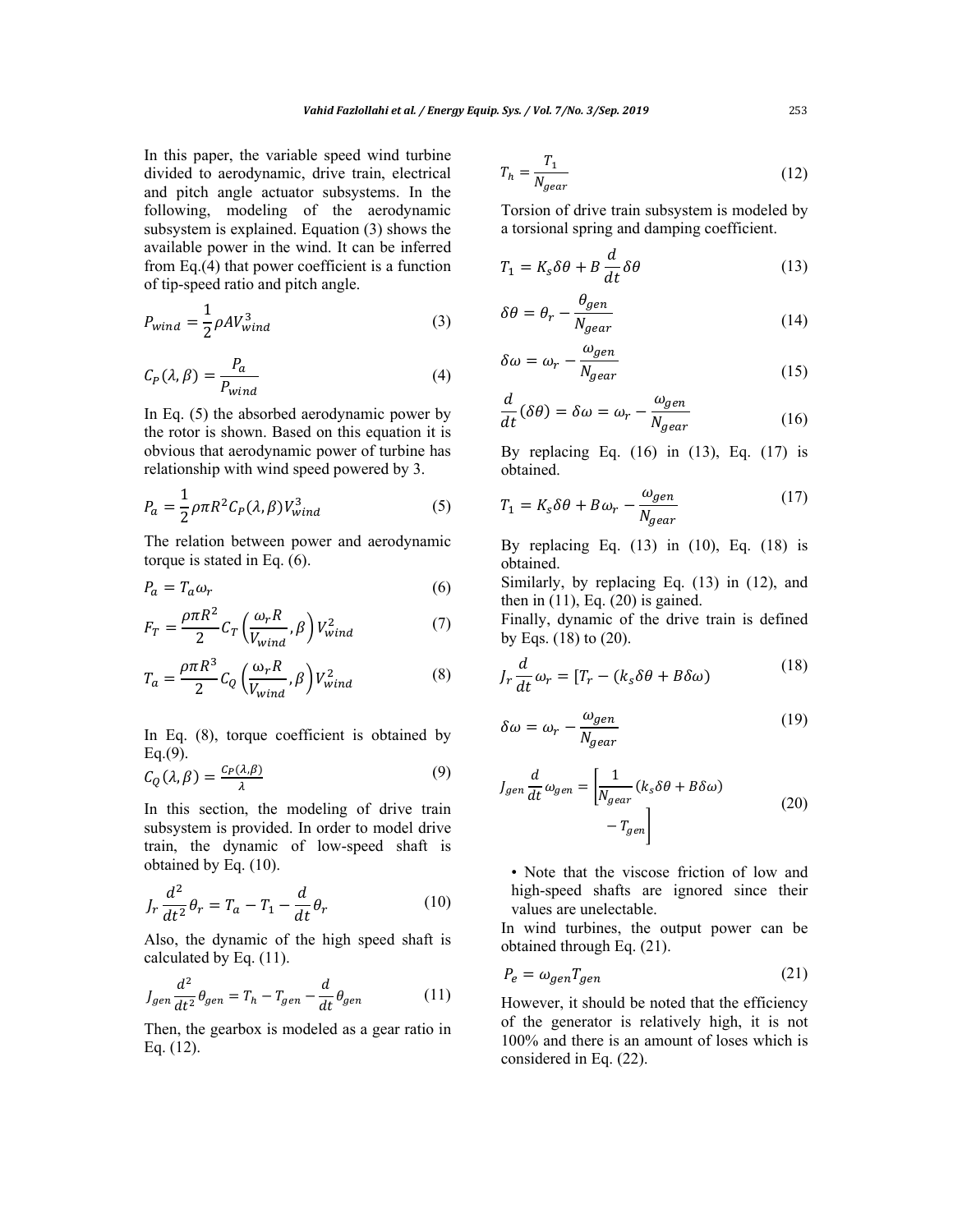$$
P_e = \eta_{gen} \omega_{gen} T_{gen} \tag{22}
$$

As can be observed in Eq. (21) and (22), output power changes with the variation of generator torque.

Finally, dynamics of generator subsystem is calculated by Eq. (23).

$$
\dot{T}_{gen} = \frac{1}{\tau_{gen}} (T_{g,ref} - T_{gen})
$$
\n(23)

In this paper, two mass modelings is used to model wind turbine, which is demonstrated in Fig. 4 in details.

The pitch actuator is a nonlinear servo system, which is compatible with the rotation of the whole or a part of blades. In a closedloop system, pitch actuator can be model as a dynamic system with perfect range and the output signal can be derived. This control system prevents excessive loads on wind turbine structure at higher speeds and keeps the generator speed and power constant at their nominal value [27-29]. Here, a linear dynamics is assumed for the pitch actuator as Eqn. (24) which is valid for the range the pitch angle changes in this study.

$$
\dot{\beta} = -\frac{1}{\tau}\beta + \frac{1}{\tau}\beta_{opt} \tag{24}
$$

**4. Model validation with actual data and FAST** 

In this section, in order to validate the model in section 3, obtained actual data (wind speed, pitch angle, generator speed, generator torque, and output power) from Eoun-Ebn-Ali wind power plant is utilized. Curve depicted in Fig. 6, is obtained from actual data of Eoun-Ebn-Ali wind power plant.

In order to validate the proposed model, at first inputs to the real wind turbine (wind speed, pitch angle and generator torque) considered as inputs to the model (presented in section 3) in MATLAB software. Then obtained the output power of simulation is compared with real wind turbine output power. Also, in order to validate the proposed model with FAST, inputs to the real wind turbine (wind speed, pitch angle and generator torque) considered as inputs to the FAST open-loop model and then output power of FAST model is compared with actual data and data obtained from Simulink model. As shown in the Fig. (7- 9), output power of the real wind turbine (That obtained from Eoun-Ebn-Ali wind farm in Tabriz, Iran) and the simulation results and FAST, are compared. These figures show that the amount of output power in three curves are matched with proper accuracy. It should be noted that to simulate in Matlab software and FAST model, wind turbine is considered as an open-loop system. In Table 1, real wind turbine and simulation data are listed.

You can see the open loop block diagram of wind turbine in Fig. 5.



**Fig 4.** Two mass model of wind turbine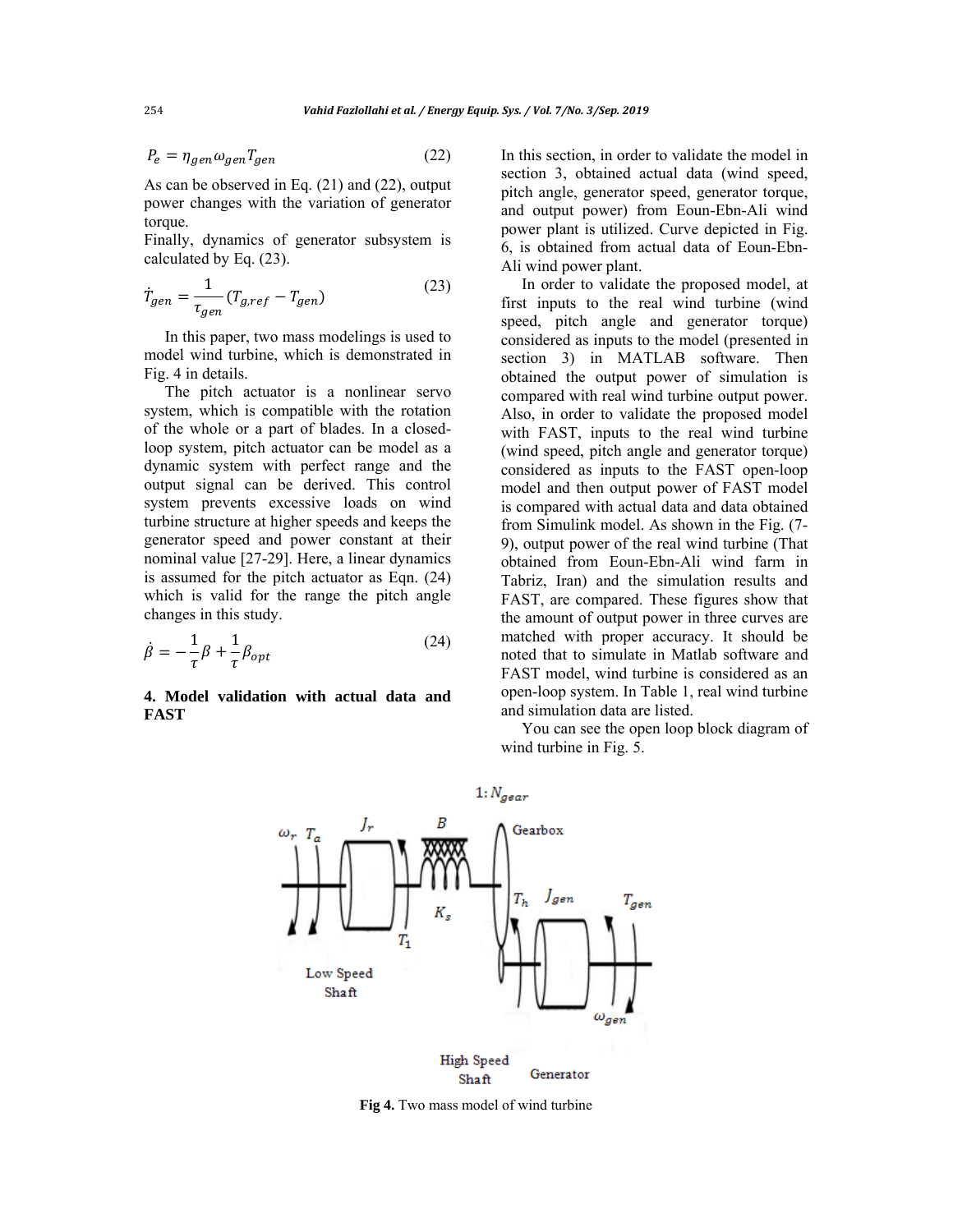**Table 1.** Real wind turbine and simulation data

| Item                        | Value  | Units (SI)         |
|-----------------------------|--------|--------------------|
| Rotor diameter              | 47     | (m)                |
| Gear ratio                  | 52.65  |                    |
| <b>Rated Power</b>          | 660    | (kW)               |
| Cut in wind speed           | 4      | $\rm (ms^{-1})$    |
| Rated wind speed            | 15     | $\rm (ms^{-1})$    |
| Cut out wind speed          | 25     | $(ms^{-1})$        |
| Air density                 | 1.225  | (kgm <sup>-3</sup> |
| Rotor inertia               | 354000 | (kgm²)             |
| Generator inertia           | 37.5   | (kgm²)             |
| Shaft stiffness coefficient | 293563 | $(Nm.read^{-1})$   |
| Shaft damping coefficient   | 10363  | $(Nm.s. rad-1)$    |
| Tower height                | 40     | (m)                |
| Optimal pitch angle         | 0      | (deg)              |
| Optimal tip speed ratio     | 8.1    |                    |



Wind Turbine

**Fig. 5** block diagram of open loop wind turbine



 **Fig. 6** Wind speed curve used in simulation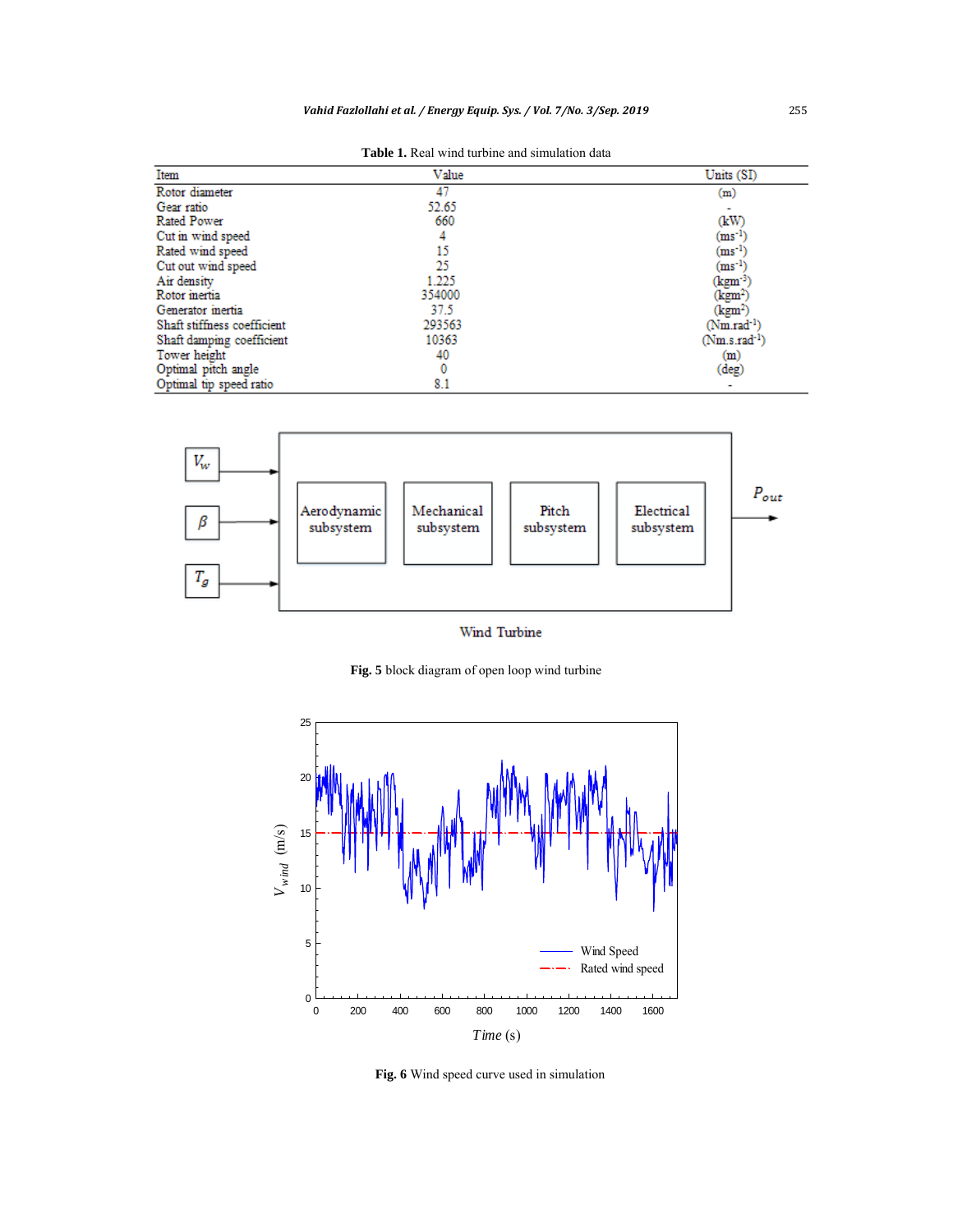

**Fig. 7** Comparison of wind turbine output power in Simulink, FAST and real curves



 **Fig. 8** Comparison of wind turbine output power in Simulink and real curves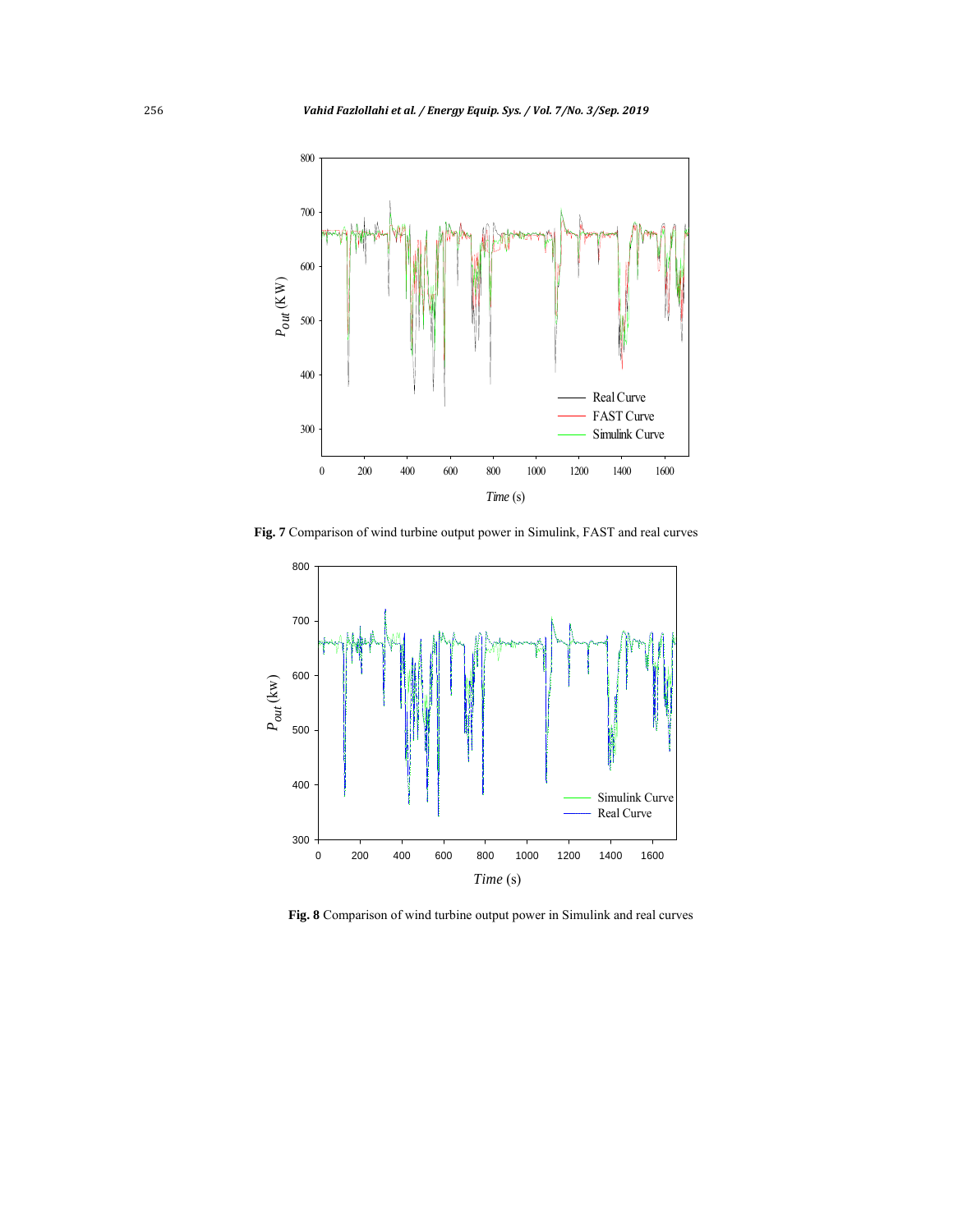

 **Fig. 9** Comparison of wind turbine output power in Simulink and FAST curves

# **5. ANFIS modeling**

ANFIS system is an artificial intelligent technique which creates a fuzzy inference system based on input and output information of the model. This system combines neural network and fuzzy system. ANFIS can be used in a wide range of applications in modeling, decision making, and signal processing and control. This system is a class of adaptive networks which is a function of fuzzy inference system. ANFIS algorithm is consisted of combining neural network and fuzzy logic with 5 layers which utilize different node functions for learning and setting fuzzy inference system parameters. After learning, considering the parameters are constant, leastsquare estimation method is used to update results [30]. ANFIS system is a Sugeno type fuzzy model which is in the framework of an adaptive system in order to facilitate adaption and learning capabilities. Furthermore, this capability makes fuzzy controller more regulated and less dependent on expert knowledge.

As shown in Fig. 8, ANFIS has 5 layers. First and fourth layers are constructed from adaptive (settable) nodes and the other three layers are constructed from constant (non-settable) nodes.

**First layer, fuzzification:** each node in this layer is adaptive. The output of this layer is the degree of membership of inputs which is stated as follows.

$$
O_{ij}^{(1)} = \mu_{ij} (x),
$$
  
 $i = 1, ..., P \text{ and } j = 1, ..., n$  (25)

 $O_{ij}^{(1)}$  are outputs of each node in each layer which represent  $i<sup>th</sup>$  node in the first layer, in proportion to input j. For instance, a bell membership function at first layer is obtained as follows.

$$
\mu_{ij}(x_j) = \frac{1}{1 + \left|\frac{x_j - c_{ij}}{a_{ij}}\right|^{2b_{ij}}}
$$
\n
$$
= \frac{1}{1 + \left(\left(\frac{x_j - c_{ij}}{a_{ij}}\right)^2\right)^{b_{ij}}}
$$
\n(26)

While parameters  $a_1$ ,  $b_1$  and  $c_1$  are for the first implication of first layer and the rest of similar parameters are for second to fourth implication of the first layer.

**Second layer, rules layer:** each node in this layer is a constant node and non-adaptive and shown with circle. The output of each layer is equal to the multiplication of its inputs which is demonstrated as follows.

Figure 10 shows the equivalent structure of ANFIS for Sugeno model.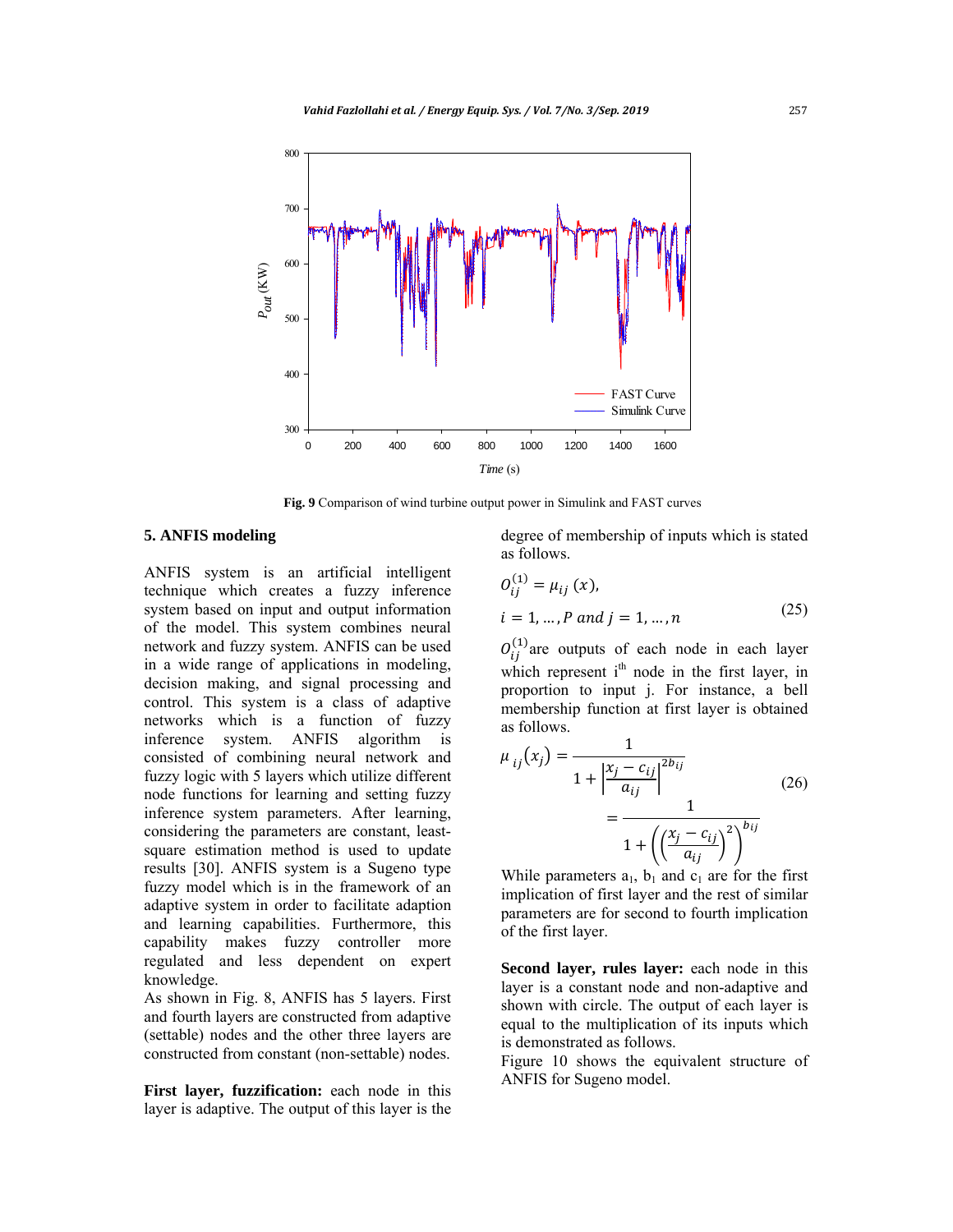

**Fig.10.** ANFIS structure

$$
O_i^2 = w_i = \prod_k \mu_{ik}
$$
  
\n
$$
i = 1, ..., P
$$
\n(27)

The output of each node  $(w_i)$  is the firing strength of each rule.

In this layer, instead of multiplier operator, any fuzzy operator that can satisfy AND can be used.

**Third layer:** each node in this layer is constant. The output of  $i<sup>th</sup>$  node is equal to the i<sup>th</sup> firing strength divided by the total firing strength of all rules.

Outputs of this layer are known as normalized firing strength.

$$
O_i^3 = \overline{w}_i = \frac{w_i}{\sum_{k=1}^P w_k}
$$
  
\n $i = 1, ..., P$  (28)

**Fourth layer, defuzzification layer:** each node in this layer is adaptive. An output of this layer is consisted of multiplying later firstorder Sugeno fuzzy command in  $\bar{w}_i$ coefficients.

$$
O_i^4 = \overline{w}_i f_i = \overline{w}_i \left( \sum_{k=1}^n q_{ik} x_k + r_i \right)
$$
 (29)  

$$
i = 1, ..., P
$$

where  $\overline{w}_i$  is normalized firing strength that is obtained from third layer.

**Fifth layer, summation neuron:** the sole node in this layer is constant which the final output is from the summation of all outputs from the fourth layer.

$$
05 = y = \sum_{i} \overline{w}_{i} f_{i} = \frac{\sum_{i} w_{i} f_{i}}{\sum_{i} w_{i}}
$$
  
  $i = 1, ..., P$  (30)

It worth to mention that second, third and fifth layers are constant, while the first and fourth layers are adaptive. In other words, learning of the network is changing the parameters of these two layers to reach desired results. ANFIS structure is learned automatically by least square method and backpropagation algorithm, or hybrid learning.

## **6. Simulation results**

In this paper, for ANFIS modeling actual data obtained from Eoun-Ebn-Ali wind farm in Tabriz, Iran, is used. For this purpose 572 pairs of actual data is utilized. 300 pairs of them are used for training and 272 pairs of them is used for checking. In this modeling pitch angle, wind speed and rotor angular velocity considered as inputs and output power considered as output. The block diagram of that is depicted in Fig. 11. As it is shown in Fig. 11 the fuzzification unit converts crisp information to linguistic variables which enter the rules block as input. A set of rules based on previous knowledge of system is written in rules block. Then, learning algorithm block for leaning neural network is placed to select a proper set of rules. For control signal this stage is critical. Finally, the output of the neural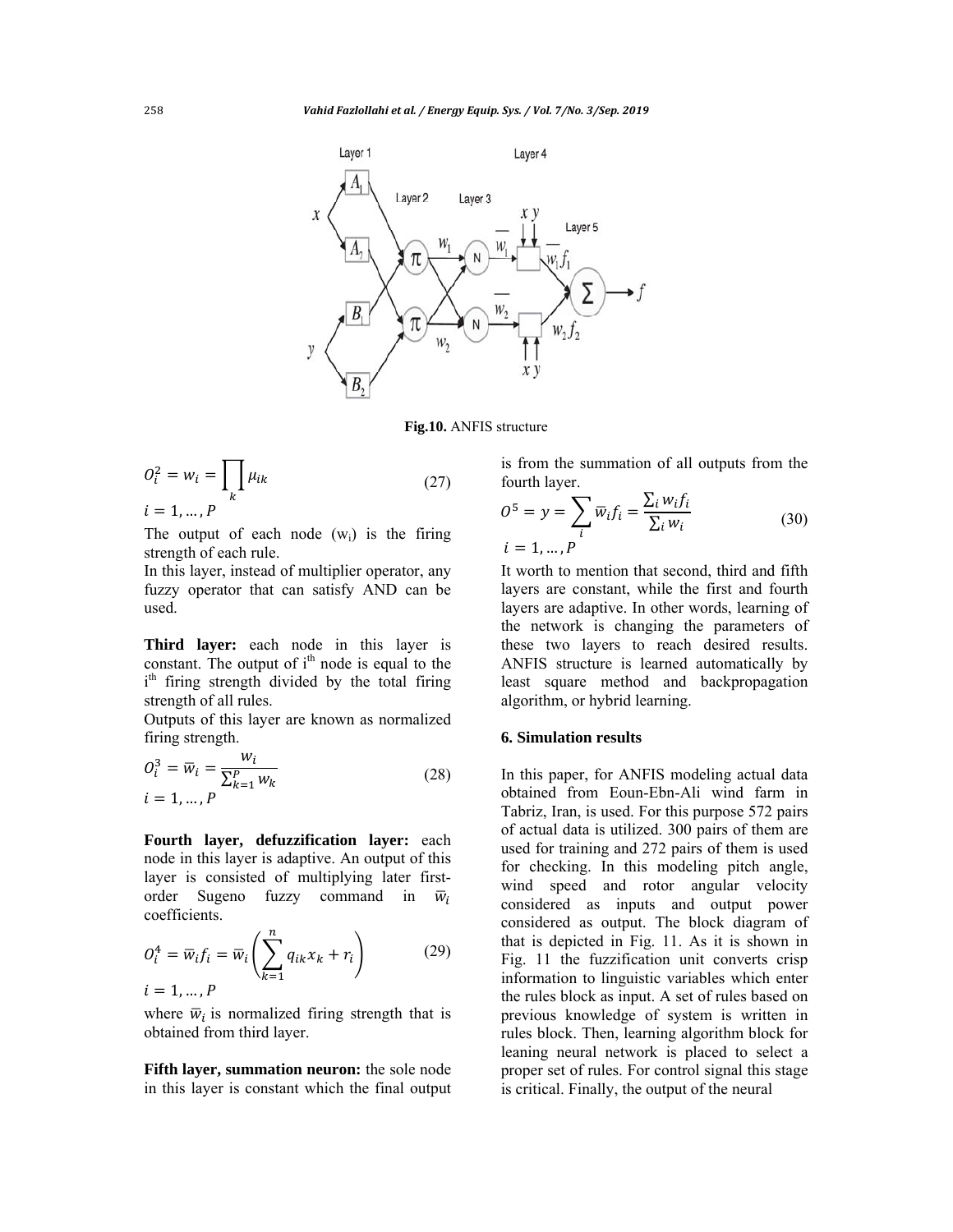

ANFIS system

**Fig. 11** block diagram of ANFIS modeling with actual data

network is defuzzified and linguistic functions are converted to crisp form.

In this research, the following steps are done for ANFIS modeling.

- At first, training data and checking data are loaded in ANFIS editor in MATLAB software. As you can see that in Fig. 12. Then FIS parameters are generated in ANFIS editor in MATLAB software.
- Then by using hybrid method in ANFIS editor the training has been done in order to the error tolerances reduce to the defined range. It is demonstrated in Fig. 13. Then by using test FIS section in ANFIS editor and selecting the training and testing options, the actual data is compared with the ANFIS parameters. You can see them in Fig. 14 and Fig. 15.



**Fig. 13** Training error of modeling in ANFIS editor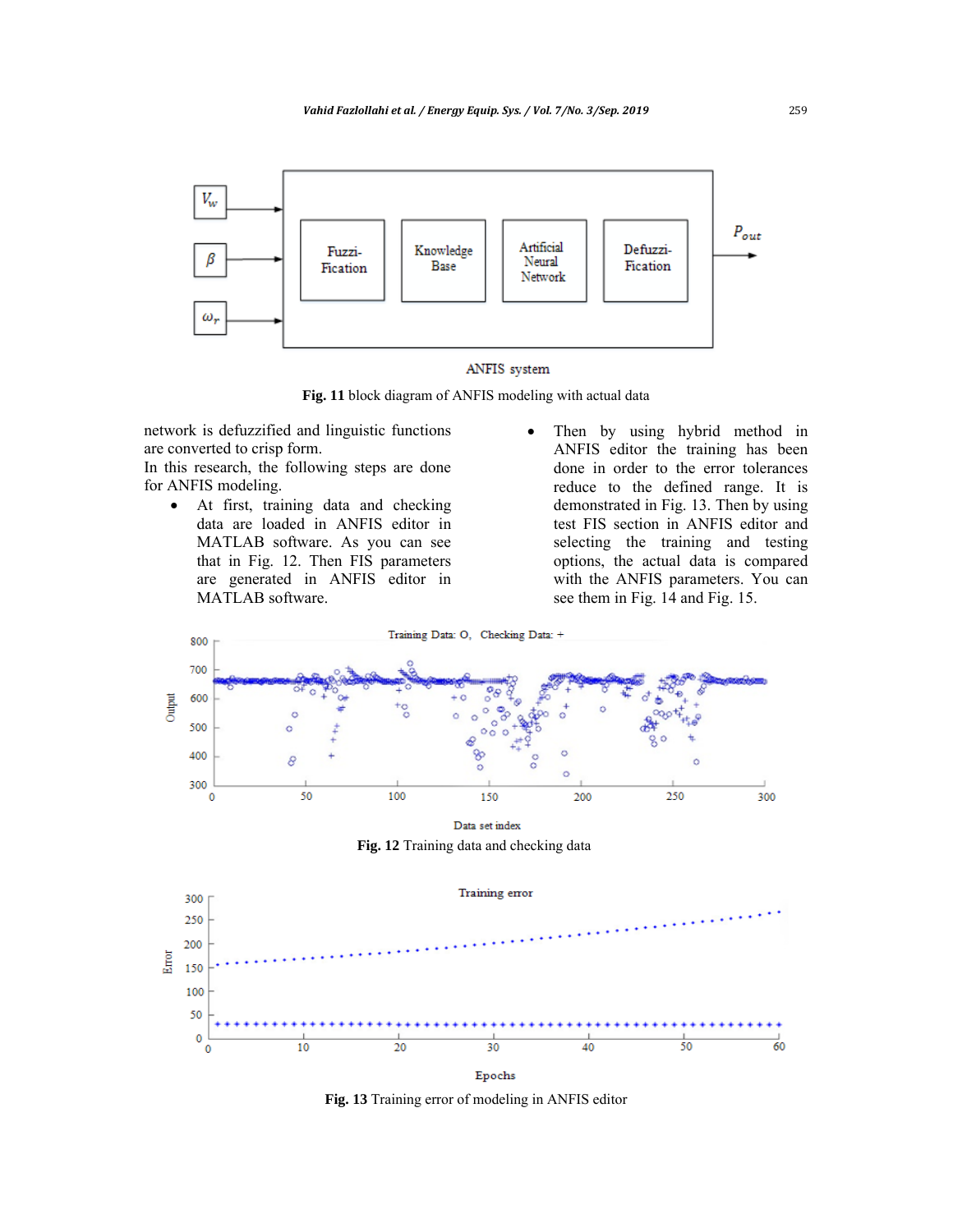

**Fig. 14** Training data and FIS output



**Fig. 15** Checking data and FIS output

# **7. Conclusions**

In this research, ANFIS modeling and validation of Vestas 660 kW wind turbine is done by using actual data obtained from Eoun-Ebn-Ali wind farm in Tabriz, Iran, with Simulink and FAST model. One important aspect of a proposed method is a combination of fuzzy systems and neural networks, so it has a advantage of both of them, which uses fuzzy theory for presenting knowledge and employs the capability of learning from neural network to optimize the parameters. Employing the proposed method, computation time and computation complexity are remarkably reduced. To illustrate the effectiveness of the proposed methodology, the results of the proposed method are then compared and

validated with the actual data of Eoun-Ebn-Ali wind farm in Tabriz and FAST. It is shown and concluded that the proposed model matches favorably well with the actual data.

# **References**

- [1] Gustavo M, Enrique M (2011) Modeling and Control design of pitch-controlled variable speed wind turbines. Wind turbines 4: 373-402.
- [2] Muljadi E, Pierce K, Migliore P (1998) Control Strategy for Variable-Speed, Stall-Regulated Wind Turbines. American Controls Conference. doi: NREL/CP-500- 24311
- [3] Thomas E, Christoffer S (2009) Fault Diagnosis and Fault-Tolerant Control of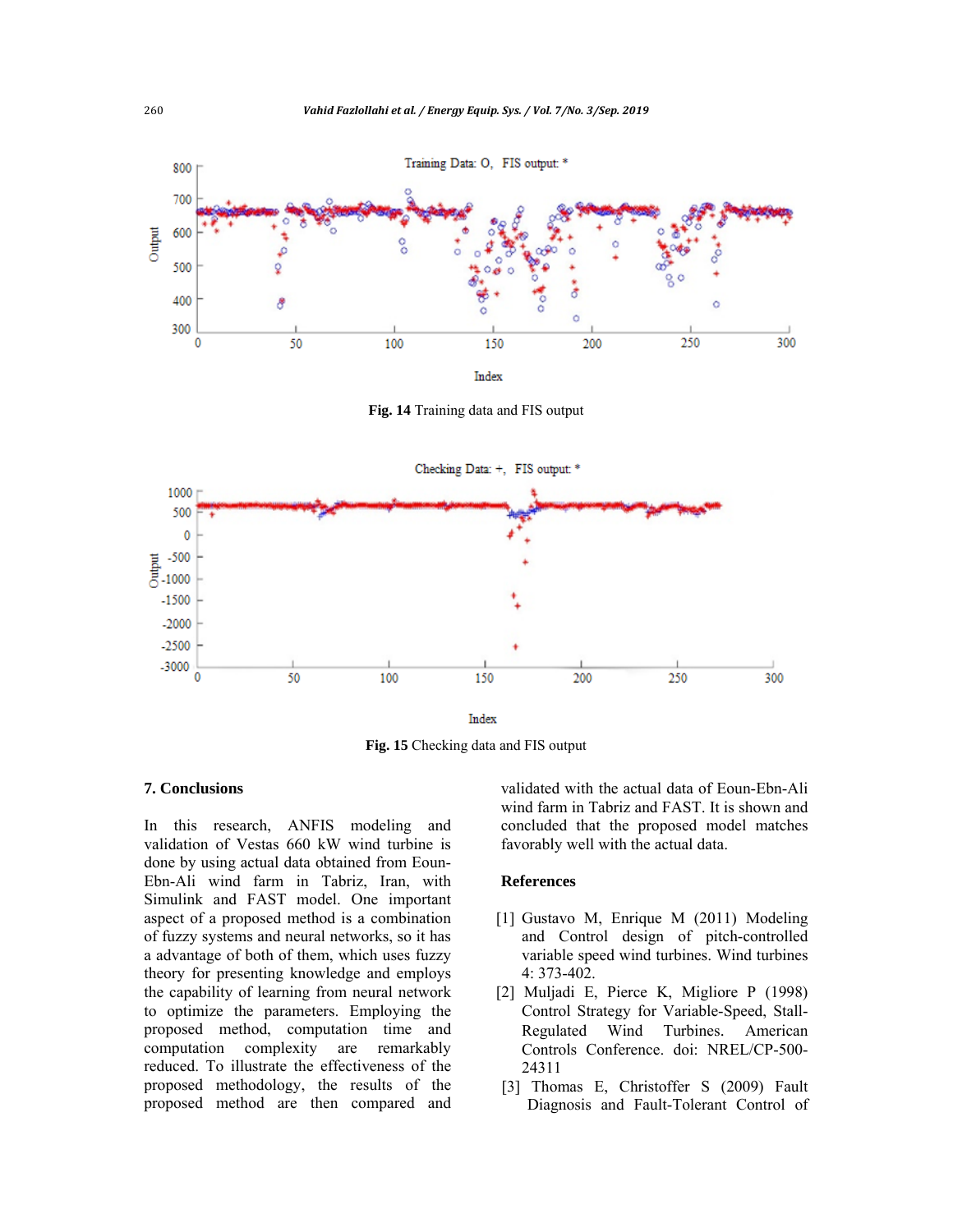Wind Turbine. Aalborg: Denmark. 151- 157.

- [4] Wright AD, Fingersh LJ (2008) Advanced Control Design for Wind Turbines Part I: Control Design, Implementation, and Initial Tests*.* NREL, Colorado: 27-37.
- [5] Vlastimir DN, Gradimir SI, Predrag MZ, Zarko MC, Ivan TC (2012) Hybrid Soft Computing Control Strategies for Improving the Energy Capture of a Wind Farm. Thermal Science 16: 483-491. doi: 10.2298/TSCI120503185Z
- [6] Aamer BA and Xiaodong L (2018) Adaptive neuro-fuzzy algorithm to estimate effective wind speed and optimal rotor speed for variable-speed wind turbine. Neurocomputing 272: 495-504.
- [7] Mohit S (2008) Dynamic Models for Wind Turbines and Wind Power Plants. Subcontract Report, University of Texas at Austin.
- [8] Watsamon S (2014) Development of a Model for an Offshore Wind Turbine Supported by a Moored Semi-Submersible Platform. MSc Thesis, University of Texas at Austin.
- [9] Manyonge AW, Ochieng RM, Onyango FN, Shichikha JM (2012) Mathematical Modelling of Wind Turbine in a Wind Energy Conversion System: Power Coefficient Analysis, Applied Mathematical Sciences 6: 4527 – 4536.
- [10] Alejandro R, Alvaro L, Gerardo V, Daniel A, Gustavo A (2009) Modeling of a Variable Speed Wind Turbine with a Permanent Magnet Synchronous Generator, IEEE International Symposium on Industrial Electronics*,* Seoul, Korea.
- [11] Adria JF, Oriol GB, Andreas S, Marc S (2010) Montserrat M. Modeling and control of the doubly fed induction generator wind turbine, Simulation Modelling Practice and Theory 18: 1365-1381. doi:10.1016/j.simpat.2010.05.018.
- [12] Sanchez R., Medina A (2014) Wind turbine model simulation: A bond graph approach, Simulation Modelling Practice and Theory 41: 28-45. doi:10.1016/j.simpat.2013.11.001.
- [13] Yousif Al (2012) Design and Simulation of Anfis Controller for Virtual-Reality-Built

Manipulator. Recent Advances in Theory and Applications*,* Intech.

- [14] Aware MV, Kqthari AG, CHoube SO (2000) Application of Adaptive Neuro Fuzzy Controller (ANFIS) for Voltage Source Inverter Fed Induction Motor Drive. Power Electronics and Motion Control Conference 2: 935-939. doi: 10.1109/IPEMC.2000.884638.
- [15] Choon YL, Lee J. Multiple (2005) Neuro-Adaptive Control of Robot Manipulators Using Visual Cues. IEEE Transactions on Industrial Electronics 52; 320-326. doi: 10.1109/TIE.2004.841080.
- [16] Hui C, Gangquan S, Yanbin Z, Xikui M (2007) A Hybrid Controller of Self-Optimizing Algorithm and ANFIS for Ball Mill Pulverizing System. Proceedings of the IEEE International Conference on Mechatronics and Automation: 3289 3294. doi: 10.1109/ICMA.2007.4304089.
- [17] Swasti RK, Sidhartha P (2010) ANFIS Approach for TCSC-based Controller Design System Stability Improvement Design for Power. IEEE; 149-154. doi: 10.1109/ICCCCT.2010.5670543.
- [18] A. Kusagur, Sh. F. Kodad, S. Ram (2012) Modelling & Simulation of an ANFIS Controller for an AC Drive. World Journal of Modelling and Simulation 8: 36-49.
- [19] Simon SH (2009) Neural Networks and Learning Machines, Pearson Prentice Hall.
- [20]Pao L, Johnson E (2009) A Tutorial on the Dynamics and Control of Wind Turbines and Wind Farms. American Control Conference, Hyatt Regency Riverfront: 2076-2089. doi:

10.1109/ACC.2009.5160195.

- [21] Jiang H, Li Y (2015) Cheng Zh. Performances of ideal wind turbine. *Renewable Energy* 83: 658-662. doi:10.1016/j.renene.2015.05.013.
- [22] Pintea A (2011) Christov N, Borne P, Popescu D, Badea A. Optimal control of variable speed wind turbines, Control and Automation: 838-843. doi: 10.1109/MED.2011.5983056.
- [23] Rasel SR, Hasnat MD (2011) Modeling of a wind turbine generator using wind speed as a controlled variable, PhD Thesis.
- [24] Bianchi FD, Battista HD (2006) Mantz RJ. Wind Turbine Control Systems Principles,